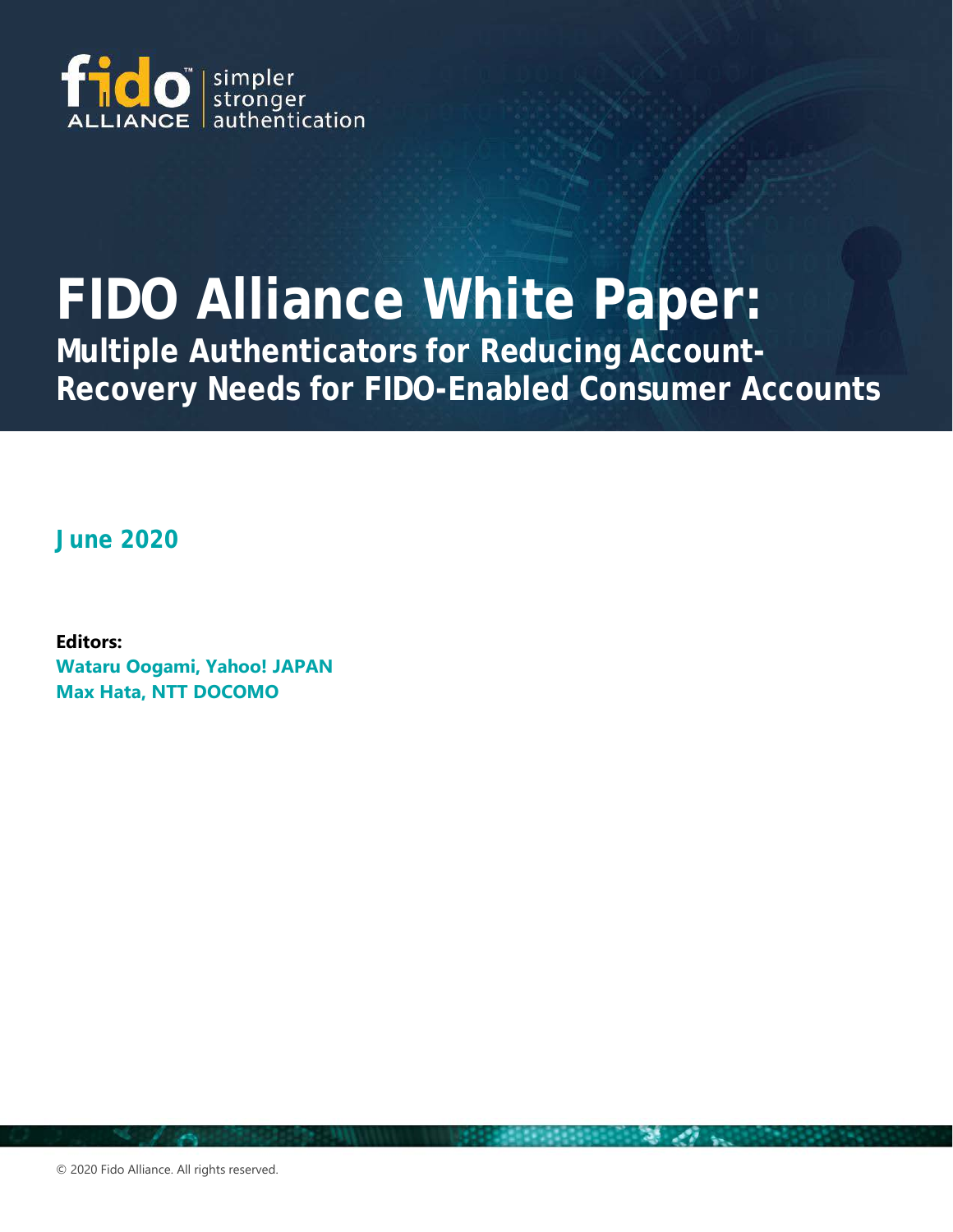# <span id="page-1-0"></span>**Introduction**

When a service using FIDO authentication is deployed, a secure account recovery process must be implemented to address lost, damaged, or stolen FIDO authenticators. FIDO's Recommended Account Recovery Practices for FIDO Relying Parties white paper [\[1\]](#page-13-0) recommends two strategies:

- **Strategy-1: Multiple authenticators per account (reduction of account-recovery needs)**
- **Strategy-2: Re-run identity proofing or user onboarding mechanisms (actual execution of account recovery)**

The paper recommends adopting Strategy-1, then utilizing Strategy-2 for cases where Strategy-1 cannot be used. Examples of Strategy-1 failure include:

- User never bothered to set up a second authenticator.
- User's primary and backup authenticators were lost at the same time, e.g. "My backpack with my phone and computer were stolen."
- A primary authenticator has failed on a business trip and the backup is at home.

Strategy-1 plays a very important role for FIDO-enabled consumer-facing accounts, where authentication like passwords is disabled after FIDO credentials are registered, or where passwords and FIDO credentials are registered for two-step authentication. These are typical deployment models where a FIDO credential is registered after authenticating with a password for an existing account. This relieves users from annoying password problems and enables them to enjoy FIDO's strong authentication while protecting their online account from password testing attacks. Without multiple authenticators, however, users are taken to Strategy-2 if an authenticator is lost. Strategy-2 will put the users through an onerous experience compared to the routine use of FIDO.

Hence there are use cases where multiple authenticators are critical, i.e., where passwords are disabled. This paper assumes that the first authenticator is already registered (how this can be done is out of the scope of this paper) and focuses on how to enable additional authenticators.

Eventually it is expected that passwords will be completely replaced by FIDO, but in the near term, passwords may be kept active in parallel with FIDO credentials. In this model, Strategy-1 may not be as important in terms of account recovery since users can authenticate themselves using passwords and register a new credential even if FIDO authenticators are lost. Having multiple authenticators, of course, is convenient, but this model still suffers from password problems since passwords are still usable. In addition, FIDO may make the "forgot password" problem more frequent because a user that consistently uses FIDO will likely have more trouble remembering a rarely used password.

In enterprise use cases, multiple authenticators are also very useful and recommended. However, under the governance of enterprises, there are additional ways to deal with account recovery problems, e.g., in-house help desk, HR departments, and this paper does not discuss these use cases. Of course, these additional approaches may require increased operational costs and overhead. In consumer-facing use cases, the fact that the number of account recovery options can be limited makes multiple authenticators very important for providing simple and secure recovery.

As such, Strategy-1, multiple authenticators, is extremely important for FIDO-enabled consumer accounts. This paper focuses on these use cases by providing guidance on how to deploy Strategy-1. It discusses how to register new authenticators bound to an already-registered authenticator, security considerations, coverage/authenticator options, usability, and policy, based on state-of-the-art FIDO-enabled browsers and platforms. It provides recommendations for registration methods and policy examples for deploying the solution.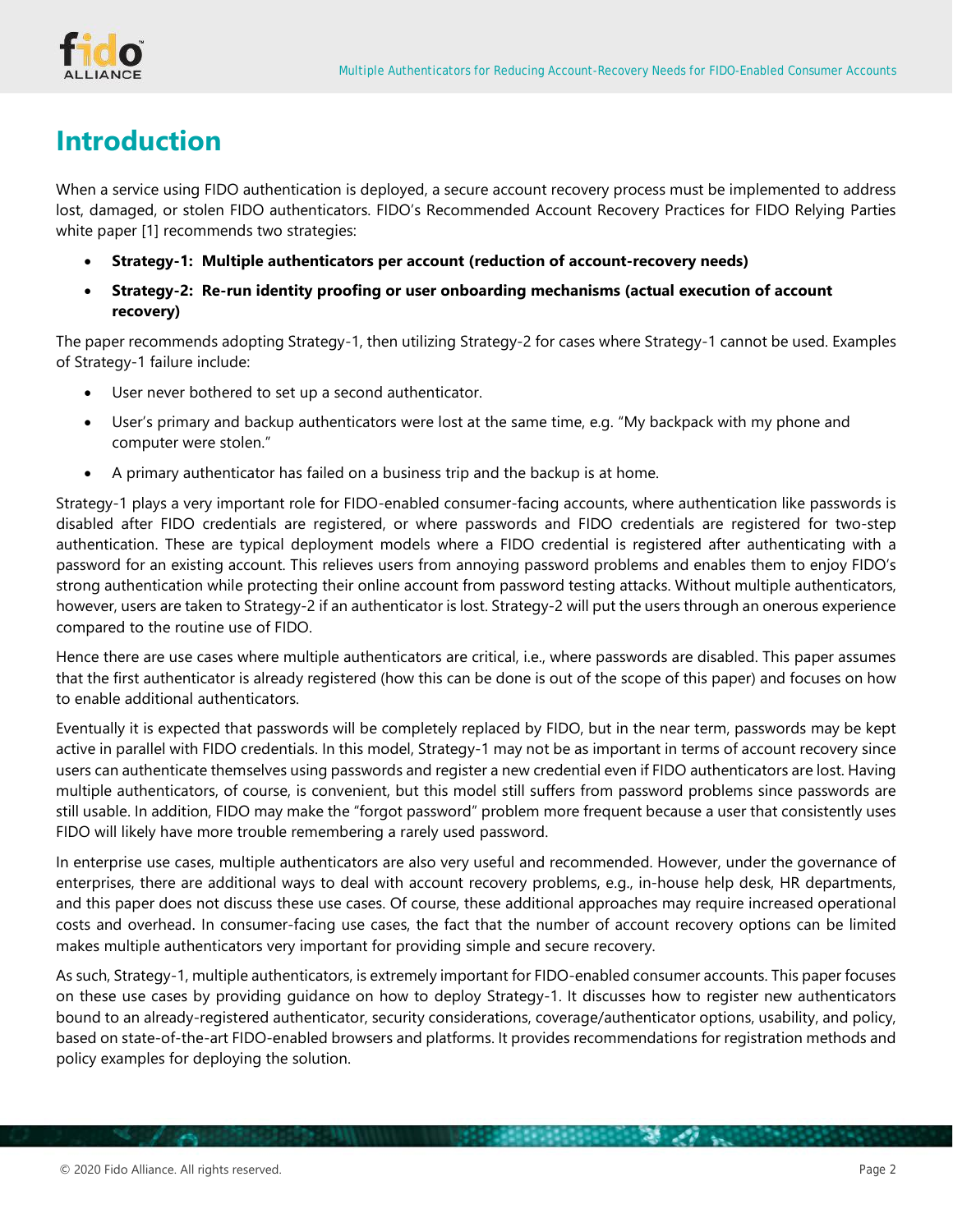

# **Contents**

| 2.  |  |  |  |  |  |  |
|-----|--|--|--|--|--|--|
| 2.1 |  |  |  |  |  |  |
| 2.2 |  |  |  |  |  |  |
| 2.3 |  |  |  |  |  |  |
| 3.  |  |  |  |  |  |  |
| 3.1 |  |  |  |  |  |  |
|     |  |  |  |  |  |  |
| 5.  |  |  |  |  |  |  |
|     |  |  |  |  |  |  |
|     |  |  |  |  |  |  |

# **Tables**

# **Figures**

计自动网络网络网络 医心包 人名英格兰人姓氏

**Sells**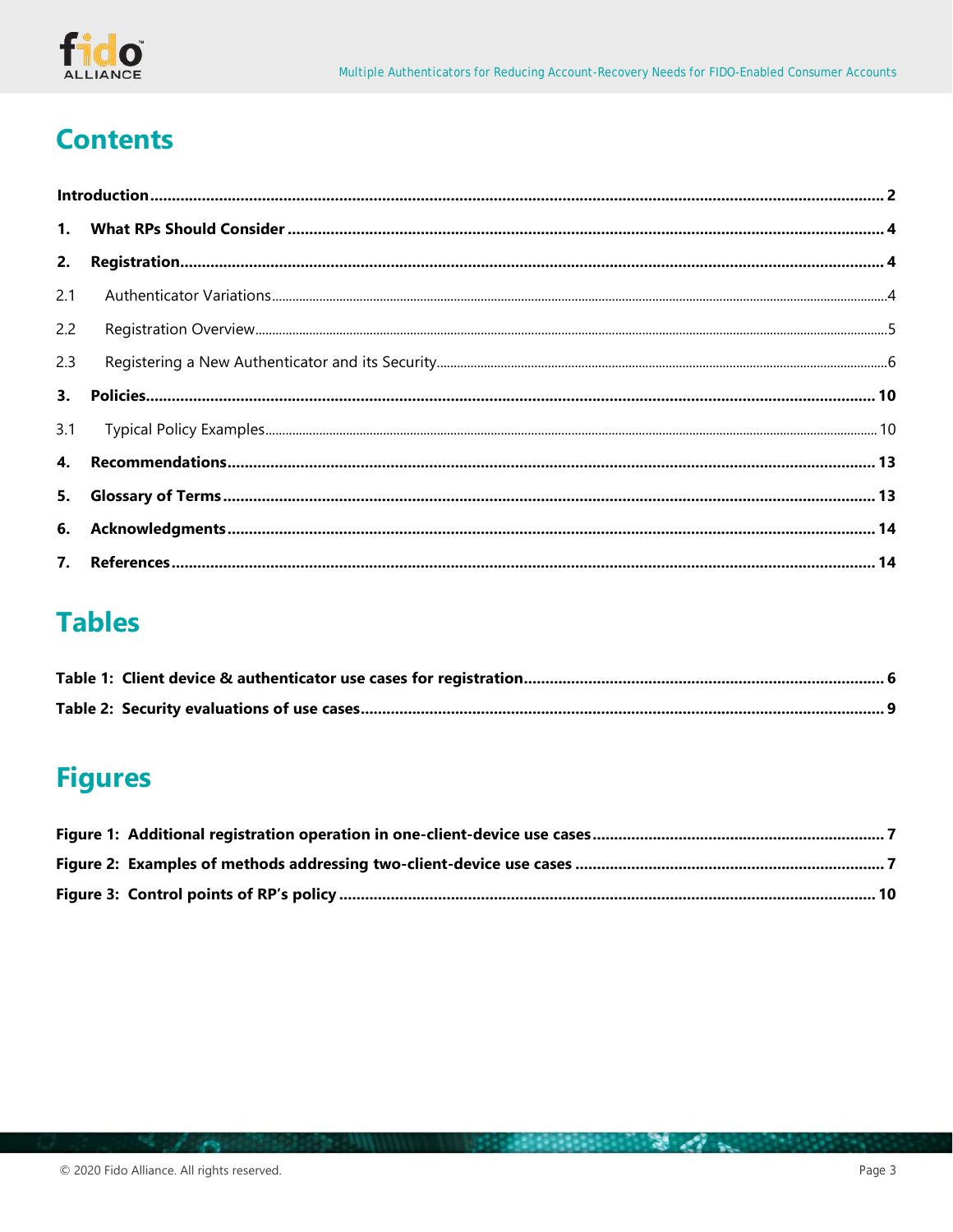

# <span id="page-3-0"></span>**1. What RPs Should Consider**

We assume that the first FIDO authenticator has already been registered ("already-registered" authenticator). We now consider how to register an additional authenticator using the FIDO credential of the already-registered authenticator<sup>[1](#page-3-3)</sup>.

RPs that offer registration of multiple authenticators to users should evaluate the following issues:

- Security:
	- o Adding multiple authenticators to an authentication system should not degrade the overall security. The total security of a system becomes the lowest level of any part of the system. Note that any FIDO authenticator will be stronger than passwords.
	- o Each registration operation of an additional authenticator using an authentication session with a registered authenticator should be completed securely. RPs need a process that prevents attackers from hijacking a user's account during these registrations.
- Usability:
	- o RPs should simplify the registration process for additional authenticators to make the process easy for consumers and to reduce customer costs.
	- o Users have multiple devices that can be used as FIDO2 authenticators. FIDO2 is built into smartphones, tablets, PCs, and security keys. This can provide a convenient way to introduce additional authenticators because users are already accustomed to these devices. Users can avoid the cost of acquiring additional authenticators by using one of the devices that they already own as an additional authenticator, e.g., smartphone or PC.
- Coverage: RPs need to provide FIDO2 authentication services for as many consumers as possible. RPs need to understand the state-of-the-art implementation, particularly stability, in this early phase of FIDO2 rollout.
- Policy: An RP needs to have a policy to support multiple authenticators that matches their security requirements and the needs of their users. Such a policy will likely differ from one RP to another. See section [3](#page-9-0) for details.

# <span id="page-3-1"></span>**2. Registration**

# <span id="page-3-2"></span>**2.1 Authenticator Variations**

RPs may support their users' utilization of (i) platform authenticators and (ii) roaming authenticators for multiple authenticators.

Platform authenticator

Platform authenticator is a FIDO authenticator that is implemented on fixed to the device. For example, Windows 10 and Android 7.0 and above provide platform authenticators that cannot be removed from the device.

<span id="page-3-3"></span><sup>&</sup>lt;sup>1</sup> The assurance of authenticating with FIDO credentials themselves is high. But the overall assurance of the first FIDO credential itself is subject to the weakest link security design principle, as determined by (i) the assurance of the identity proofing or the user onboarding mechanism that the RP has used to create the user account, and (ii) the assurance of the binding of the FIDO credential and the account. The assurance of additional credentials to be created is equal to or less than that of the first one.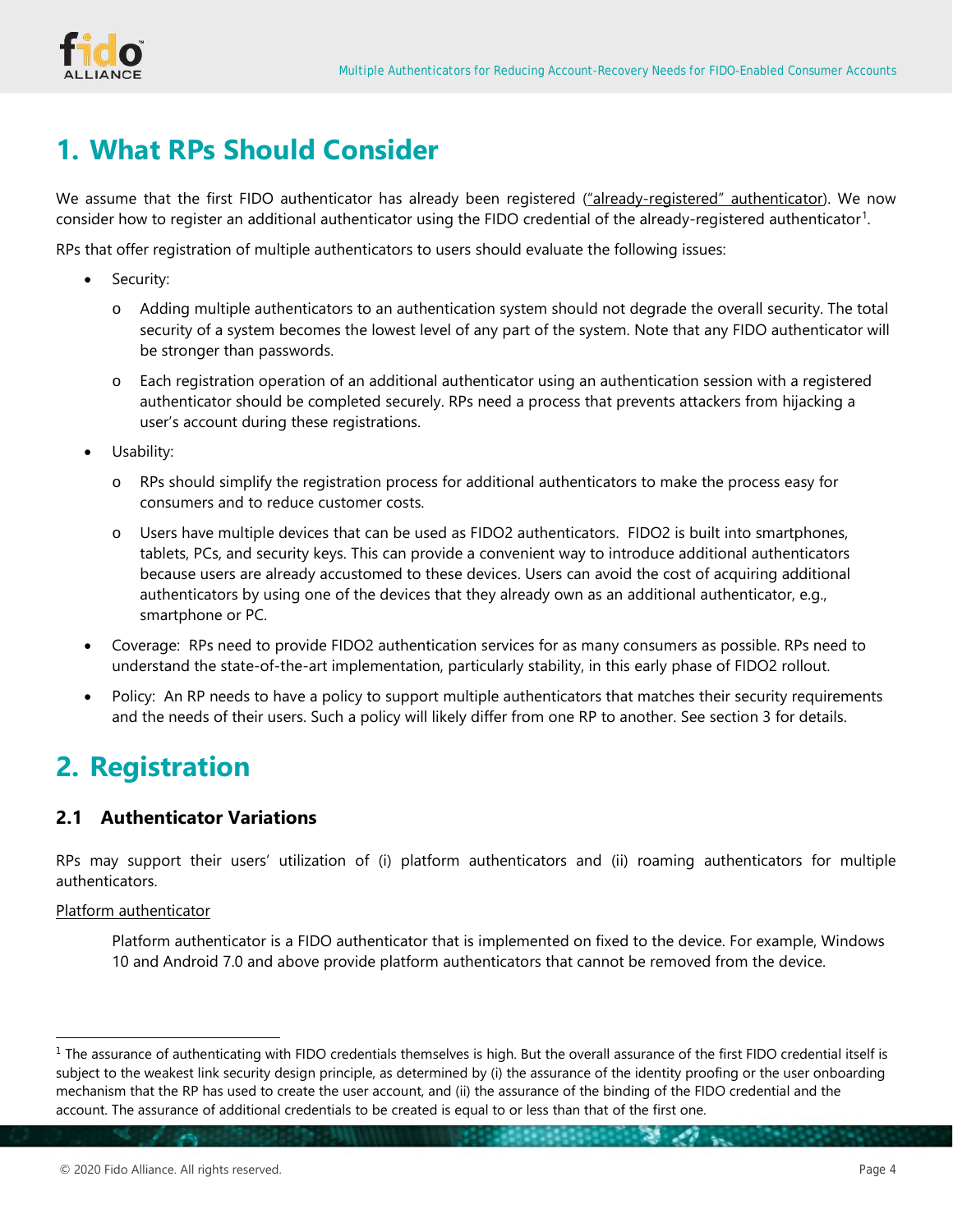

#### Roaming authenticator

Roaming authenticator is a FIDO authenticator that is implemented off-device and can be accessed over a transport such as Universal Serial Bus (USB), Bluetooth Low Energy (BLE), or Near Field Communications (NFC). Roaming authenticators can be used across multiple devices. For example, a USB authenticator can be used on an office PC and a home PC.

## <span id="page-4-0"></span>**2.2 Registration Overview**

A multiple-authenticator solution requires registering an additional authenticator using an authenticator that has already been registered.

After registration, multiple authenticators and their respective credentials must meet the following requirements:

- The credential created by this registration operation is newly created and the server binds it with the alreadyregistered credential.
- The new credential can be used for authentication on the same account based on the trust from the alreadyregistered credential.
- The security and usability requirements outlined in section [1](#page-3-0) should be met regardless of the authenticator option.

The user needs one or two devices that run clients to register additional authenticators. The use cases of authenticator and client device combinations are shown in [Table](#page-5-1) 1. Cases 1, 2, and 3 represent one-client-device use cases and Case 4 represents a two-client-device use case.

For example, Case 1 shows a case where the platform authenticator of a PC or a smartphone is registered using an alreadyregistered roaming authenticator connected via CTAP2 (FIDO Client to Authenticator Protocol) [\[4\].](#page-13-3) Case 4 shows a twoclient-device use case where a platform authenticator in a PC or smartphone is registered by using another alreadyregistered platform authenticator in another PC or smartphone.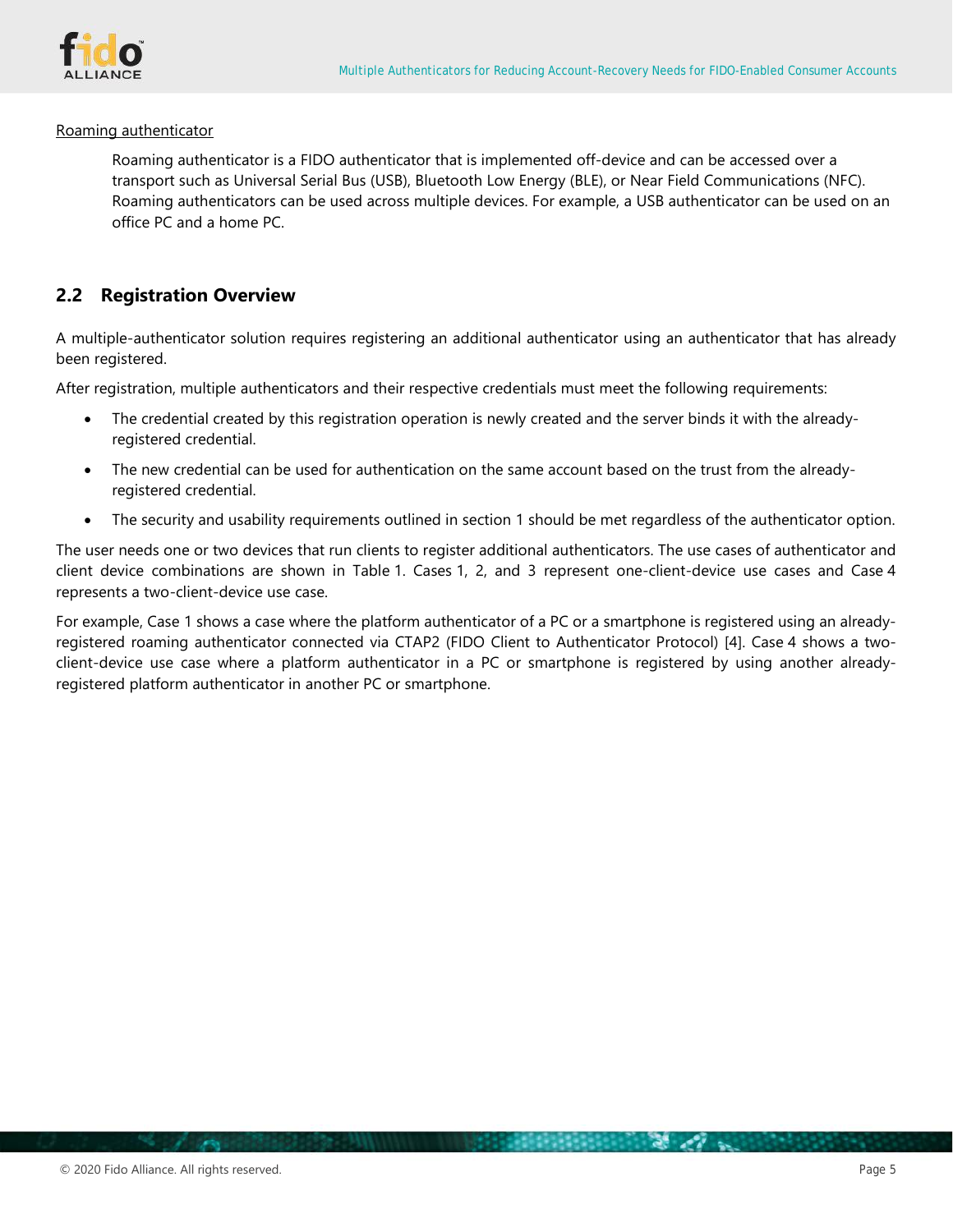

<span id="page-5-1"></span>

*Table 1: Client device & authenticator use cases for registration*

# <span id="page-5-0"></span>**2.3 Registering a New Authenticator and its Security**

### One-client-device use cases

Registration of an additional authenticator can be securely completed for all the one-client-device use cases, as shown in [Figure](#page-6-0) 1.

 $\mathcal{L}(\mathcal{F})$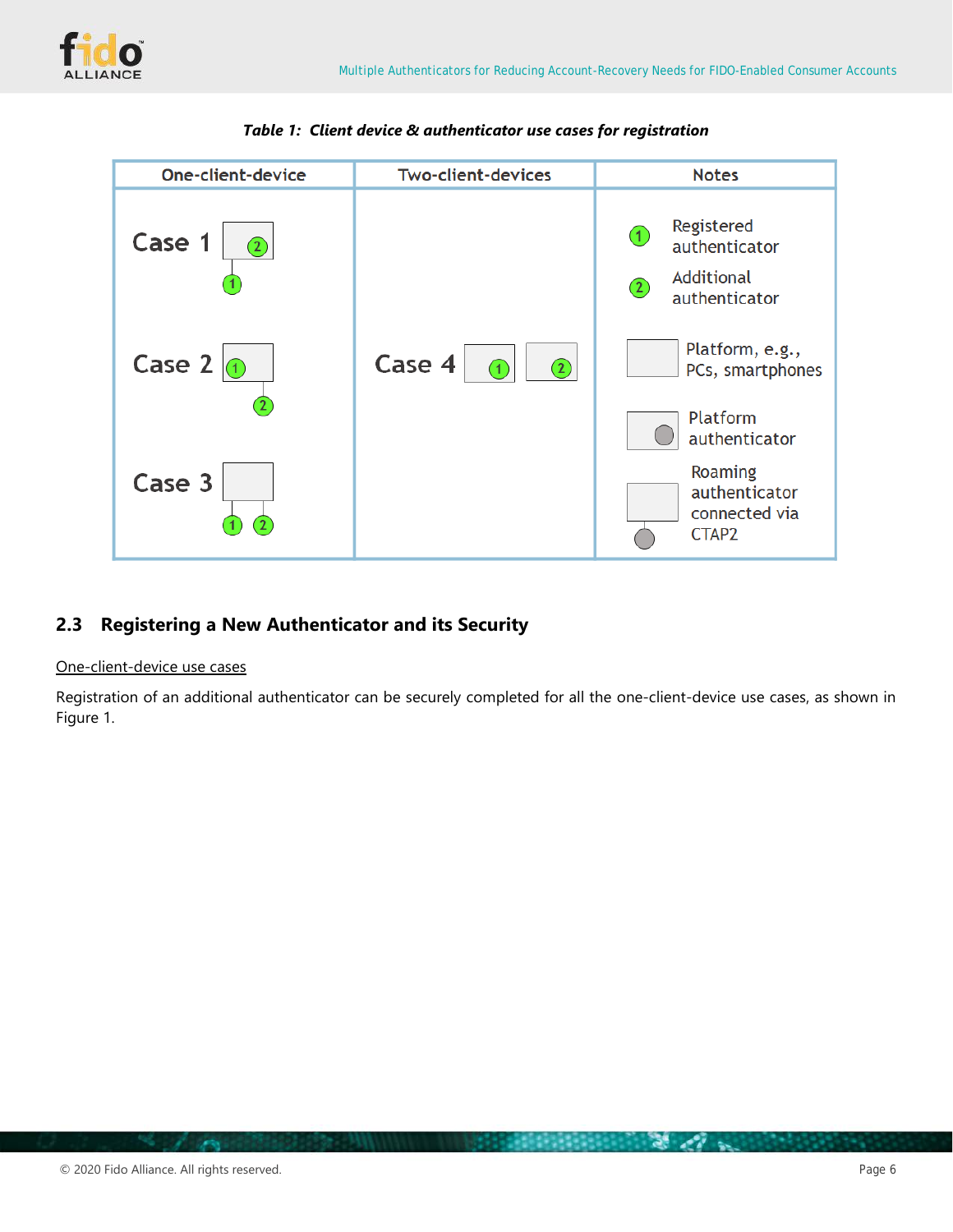



*Figure 1: Additional registration operation in one-client-device use cases*

<span id="page-6-0"></span>The overall procedure consists of usual FIDO authentication (1 to 3) followed by registration (4 to 7). These steps connect the authenticator to the RP account. Note that the RP should register an additional authenticator by using the same session created in step 3.

If the RP has developed a trust score for the already-registered authenticator based on its history or other factors, the score could be applied to the new authenticator. This transfer of trust allows the new authenticator to be treated with the same confidence as the already-registered authenticator.

### Two-client-devices use cases

Two-client-device use cases often become necessary when registering a FIDO platform authenticator using an alreadyregistered FIDO platform authenticator e.g., registering a PC's platform authenticator using the credential that is already registered in the platform authenticator of a smartphone. The three available two-client-device methods are shown in [Figure](#page-6-1) 2.



<span id="page-6-1"></span>*Figure 2: Examples of methods addressing two-client-device use cases*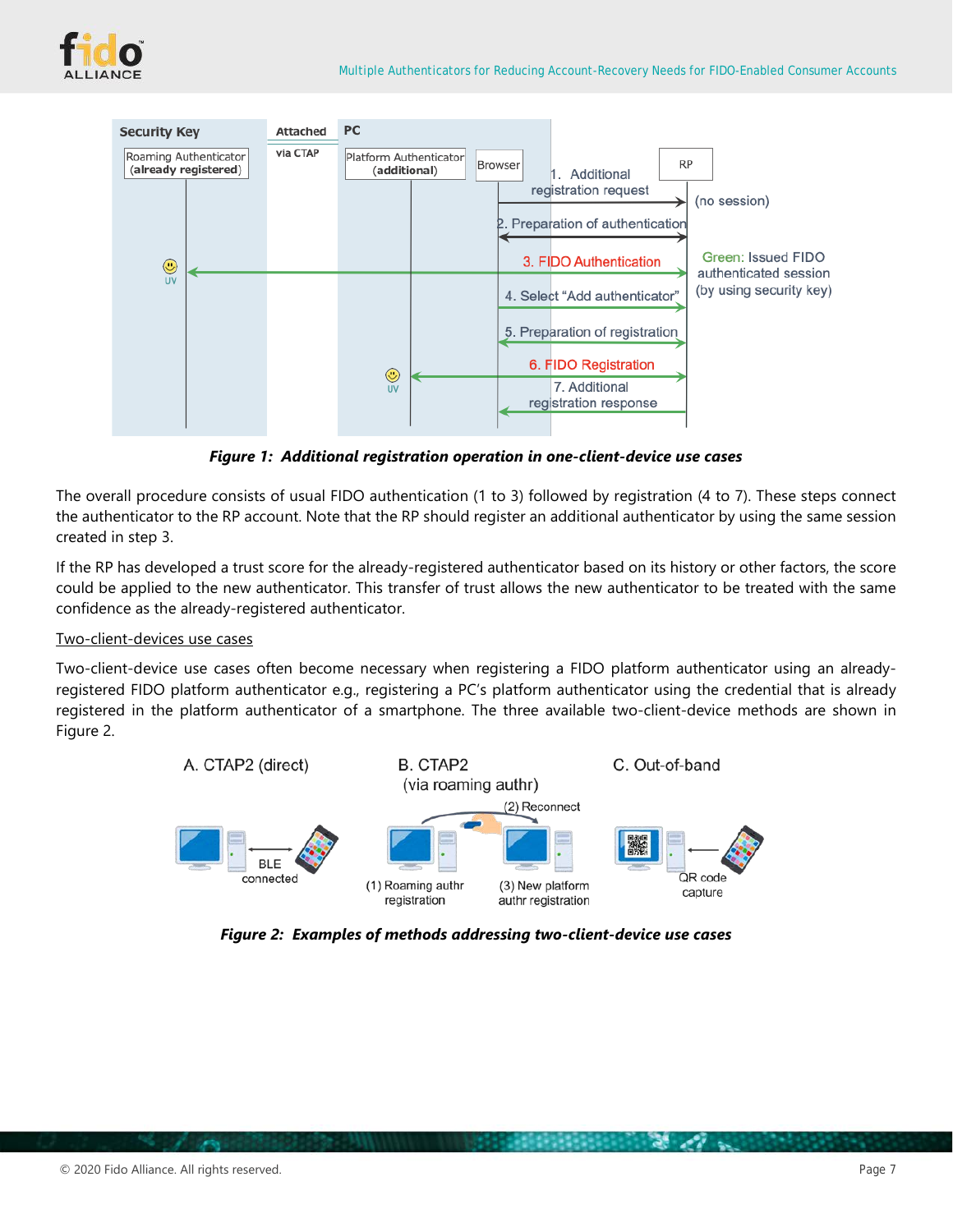

### A. CTAP2 (direct):

This method can be implemented based on CTAP2 using a transport such as USB, BLE or NFC. It must be properly and securely implemented. In order to enable this method, you need to implement CTAP2 specification on your PCs or smartphones integrating with the platform authenticators. If the two platform authenticators in case 4 are connected via CTAP2, registration can be achieved as in case 1 or 2.

Since this approach is not widely available yet, RPs may need to consider the solutions outlined in (B) or (C) below.

In order to ensure security and interoperability, it is recommended to use only CTAP2 authenticators certified by FIDO Alliance's Authenticator Security Certification [\[7\].](#page-13-4)

B. CTAP2 (via roaming authenticator):

This method is secure based on CTAP2. (i) The user connects and registers a roaming authenticator with the already-registered platform authenticator. (ii) The user reconnects the registered authenticator to the device of the authenticator the user wants to register. (iii) The user bootstraps the new platform authenticator with the connected already-registered roaming authenticator. This method is secure as it is the same as the one-clientdevice use cases, but the user needs a roaming authenticator.

C. Out-of-band (e.g., QR code):

This method is generally not secure. It is not recommended because it may be vulnerable to man-in-the-middle (MITM) attacks. However, careful design and operation, where no other solutions are available, may provide adequate security depending on the types of services. For example, on a PC, a single use QR code is displayed by the RP containing a token with a very short lifetime. This QR code is scanned by an RP's application on a smartphone with an integrated QR code reader. The QR code should not be read by open-market QR code scanners as they may open MITM attacks. This integration will mitigate the risk of MITM attacks and provide reasonable security and usability for many practical applications. RPs should carefully evaluate the risks if they wish to deploy this type of solution.

**BEREDES COMPANY** 

**All sells** 

### Security evaluation

[Table](#page-8-0) 2 summarizes the security for the use cases that are outlined in [Table](#page-5-1) 1.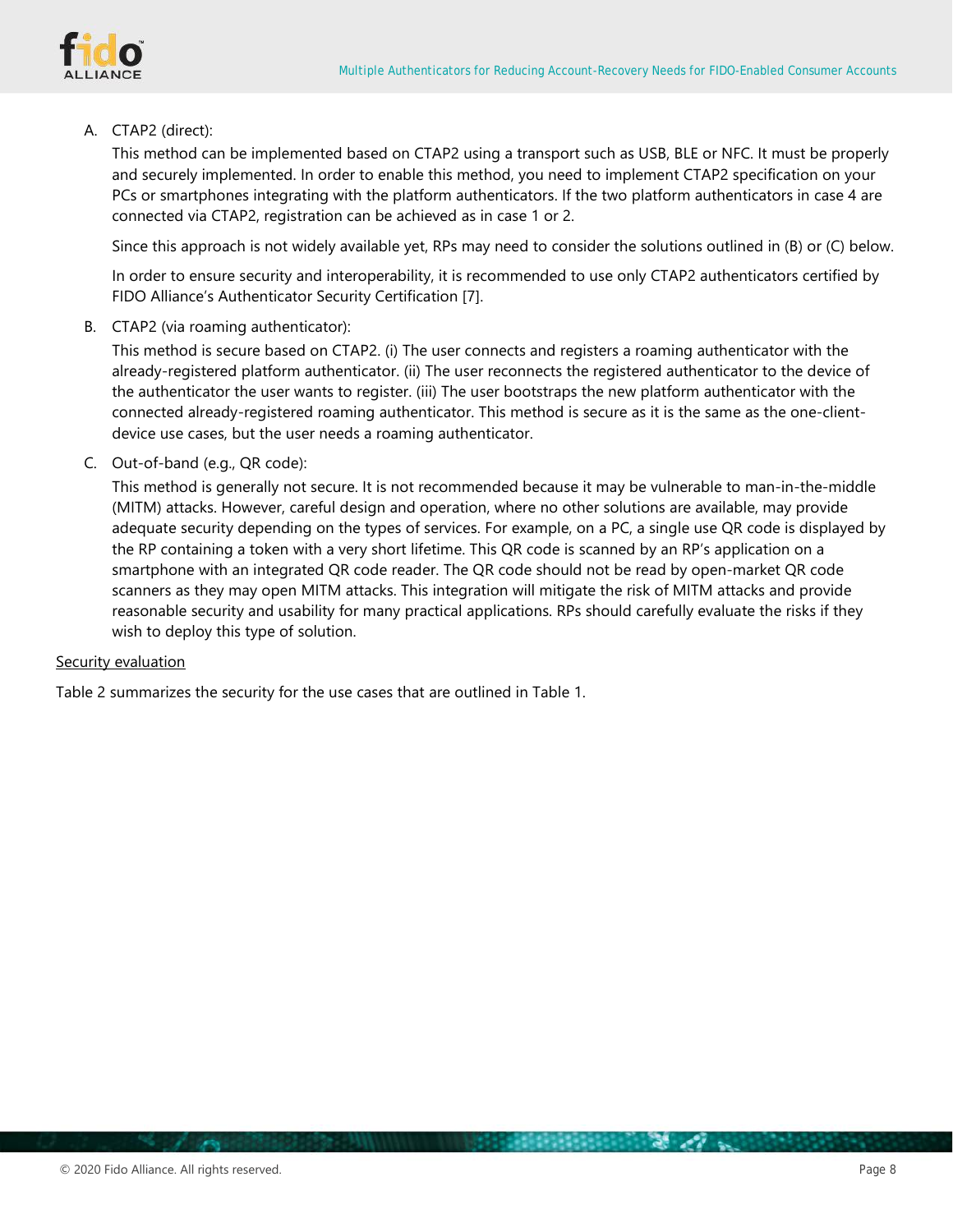

<span id="page-8-0"></span>

| Number of<br>client<br>devices |                                            | Security                                                                                                                                 | Depends only<br>on FIDO<br>protocols? | <b>Examples</b>                                               |
|--------------------------------|--------------------------------------------|------------------------------------------------------------------------------------------------------------------------------------------|---------------------------------------|---------------------------------------------------------------|
| 1                              |                                            | Secure.                                                                                                                                  | yes                                   | Registration using an<br>already-registered<br>authenticator. |
| $\overline{2}$                 | A) CTAP2<br>(direct)                       | Secure.<br>One device needs to<br>connect to the other via<br>CTAP <sub>2</sub><br>NB: Security may be subject<br>to the implementation. | yes                                   | Google's<br>implementation on<br>Android [2].                 |
|                                | B) CTAP2<br>(via roaming<br>authenticator) | Secure.<br>Another roaming<br>authenticator is required.                                                                                 | yes                                   | Use of a roaming<br>authenticator.                            |
|                                | C) Out-of-<br>band                         | <b>Generally, NOT secure.</b><br>RPs need to prevent MITM<br>attacks.                                                                    | no                                    | QR code.                                                      |

# *Table 2: Security evaluations of use cases*

**Sells**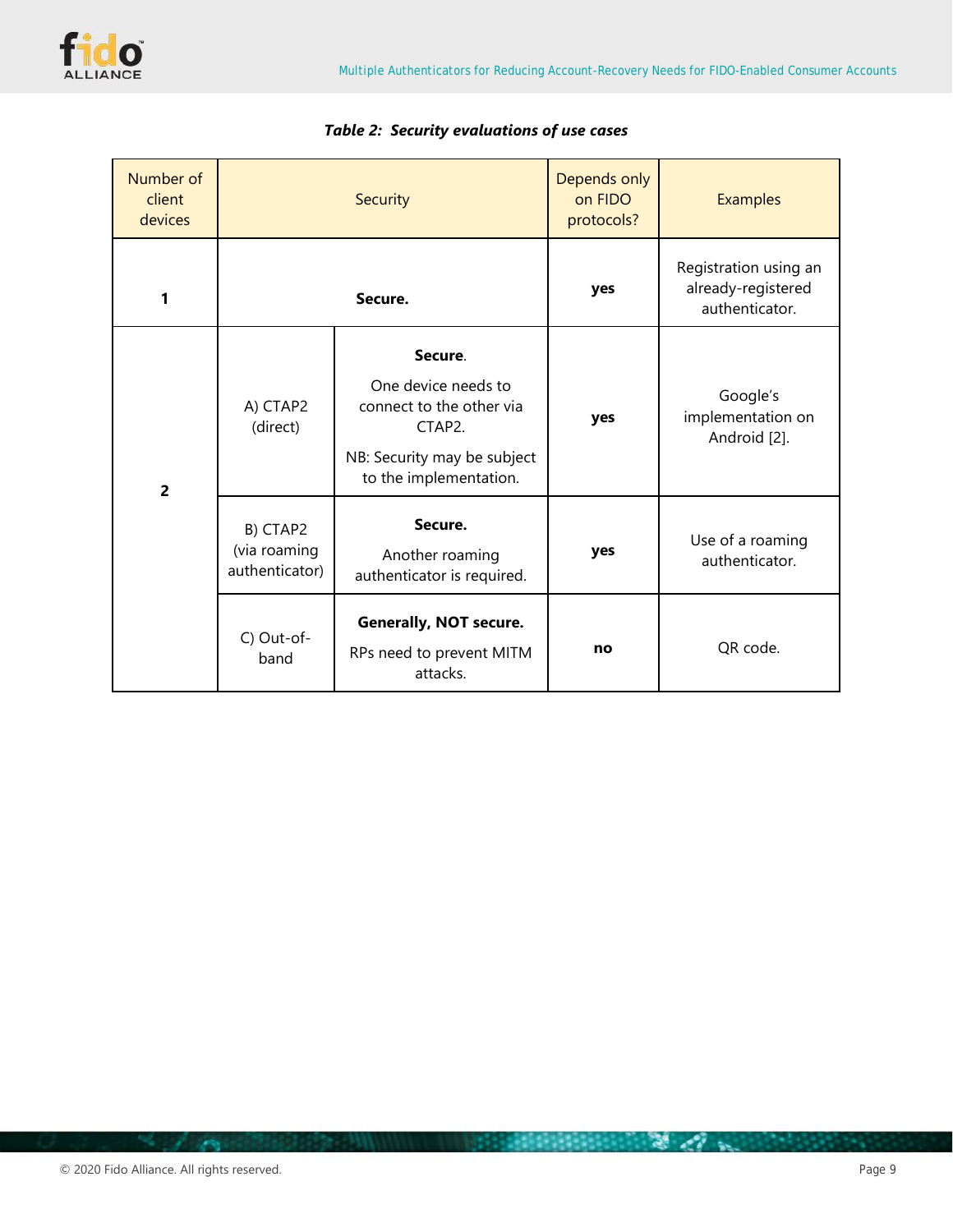

# <span id="page-9-0"></span>**3. Policies**

Policies vary among RPs. Generally, policies depend on (i) the levels of security for protecting assets that the RP services manage and (ii) the convenience that RPs want to offer to their users. This principle also applies to the selection of policies for multiple authenticators.

Although any type of multiple authenticator can be registered, RPs may want to register only those that meet their requirements. RPs can reflect such policies in the registration flow. [Figure](#page-9-2) 3 shows the generic points at which RPs may control authenticators based on their policies in the FIDO flow. Preliminary information at control point 1 includes FIDOspecific information (e.g., *isUserVerifyingPlatformAuthenticatorAvailable()*) and a user's local information (e.g., a browser's cookies).



*Figure 3: Control points of RP's policy*

# <span id="page-9-2"></span><span id="page-9-1"></span>**3.1 Typical Policy Examples**

This section describes policy examples that RPs can deploy today using WebAuthn Specs [\[3\]](#page-13-6) and the current implementations.

### **Policy #1: Pre-approved authenticator list**

Security-conscious RPs, e.g., those managing high value assets for users, may use this policy to control the authenticators to be accepted. RPs need to scrutinize candidate authenticators in advance to create and keep updating a list of acceptable authenticator's models. RPs can compare the AAGUID (Authenticator Attestation Globally Unique IDentifier) of an authenticator and the list at control point 3 to determine if the authenticator can be accepted or not. The advantage is that this policy is deployable today on major browsers and platforms. The disadvantages are that (i) users will know their authenticators cannot be accepted only after they have provided User Verification (UV) gestures, and (ii) RPs need to keep updating the list manually. As this model requires manual updates, it may not scale. In order to improve user experience, RPs should present a link to a list of acceptable authenticators for the user in advance. Alternatively, RPs can have a list of authenticators that are not suitable.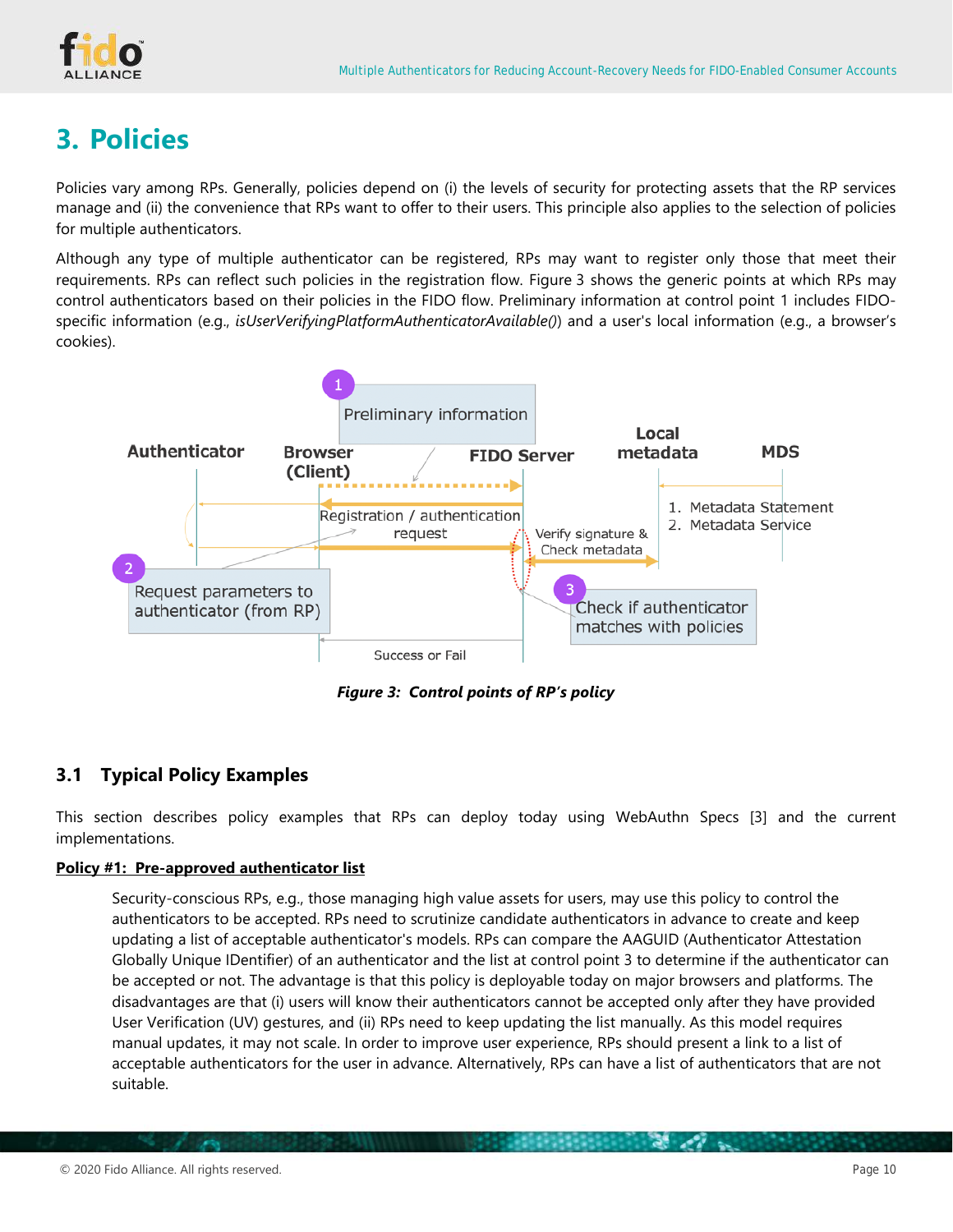

**Example**: RPs specify *"AttestationConveyancePreference"* = *"direct"* at control point 2 to get AAGUID.

#### **Policy #2: Accept any authenticator**

This is the simplest of all policies. This policy will let RPs accept any FIDO authenticators that users attempt to register. It leverages the promise that any FIDO authenticators are better than passwords by design.

**Example 1**: At control point 2, RPs specify the following policy: *"AttestationConveyancePreference"* = *"none."* This means the RP does not receive any attestation from any authenticator.

**Example 2**: RPs may want to specify *"AttestationConveyancePreference"* = *"indirect"* or *"direct"*, to get the AAGUID. The AAGUID is not for selecting authenticators but for future reference that RPs want to record in case any trouble arises with the authenticator model.

## **Policy #3: Check User Presence (UP) / User Verification (UV)**

This policy may not be applicable for two-step verification (2SV) where User Presence (UP) is the main user authorization. A typical passwordless account uses two-factor authentication (2FA). Confirmation of only User Presence decreases authentication security if User Verification is required. High value services should consider these risks because confirming only User Presence makes friendly fraud easier.

**Example**: At control point 2, if the RP specifies "*UserVerificationRequirement*" = "*required*," the authenticator should execute authentication with UV (e.g., fingerprint matching or client PIN). Also, at control point 3, RPs need to verify the authenticator's response. RPs can verify this by whether the "*UV*" flag in "*AuthenticatiorAttestationResponse.authenticatorData*" or in "*AuthenticatorAssertionResponse.authenticatorData*" is "*1*" (which means the user is verified).

Note: Since "*AuthenticatorAttestationResponse.authenticatorData*" is a response that is returned only if attestation is requested, RPs must set "*AttestationConveyancePreference*" = "*direct*" (which means request appropriate attestation) at control point 2 if RPs adopt this policy. In addition, this enables RPs (i) to verify the attestation signature using the public keys and (ii) to check the metadata of the authenticator from the AAGUID if such metadata is available (offline or FIDO MDS (Metadata Service)).

#### **Policy #4: Require resident credentials**

WebAuthn/FIDO2 defines two types of credentials: (i) resident credentials and (ii) non-resident credentials. Both are optional and some authenticators support both types, but others support only one type. From the perspective of user experience (UX) for authentication, resident credentials offer an additional UX, where a user does not have to provide their username when requesting authentication. If an RP supports this UX, the authenticator to be accepted should be supporting resident credentials.

An RP can only learn a generated credential is a resident credential if and only if the RP explicitly sets the "requireResidentKey" option as "true" at registration time. If an RP does not so specify, the RP does not have any way to know the type of credential that is generated. It is up to the authenticator which type of credentials to generate if the option is not set to true. Thus, it is recommended to set "*requireResidentKey*" = "*true*" if this policy is adopted.

### **Policy #5: Check certification levels**

RPs may want to check the security level of an authenticator to confirm whether the authenticator meets their security requirements. FIDO Alliance has a program to certify the security levels of FIDO authenticators. The FIDO authenticator certification levels are good indicators for RPs to know the levels of the authenticators' security. Information on the FIDO authenticator certification levels is available from FIDO Alliance's Website [\[6\]](#page-13-7) for offline uses or FIDO MDS [\[5\]](#page-13-8) for automatic uses. RPs need to know the authenticator's AAGUID for an authenticator that is requesting registration to check its FIDO certification levels as well as other metadata.

 $\sim$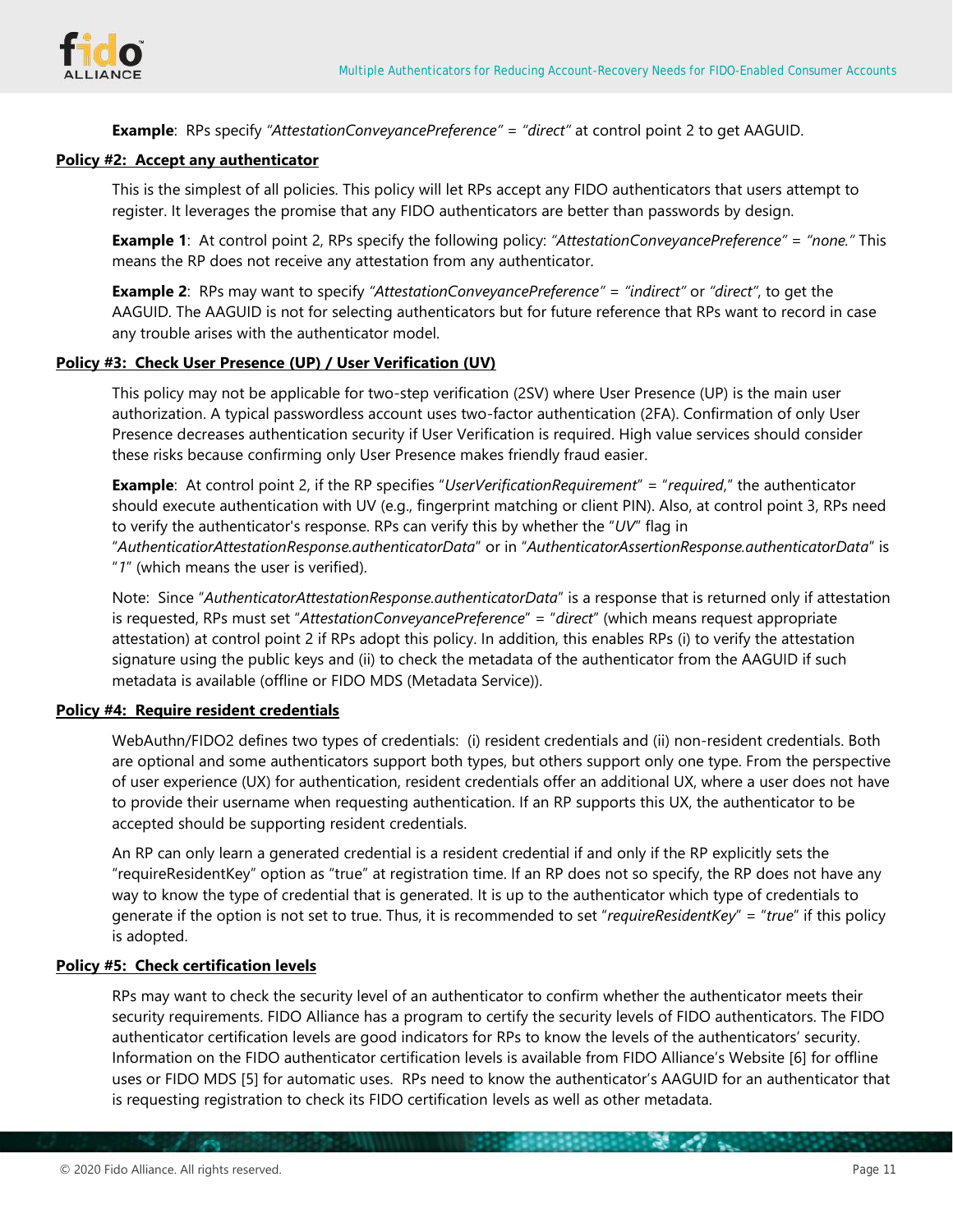

**Example**: AAGUID is included in "*AuthenticatorAttestationResponse.authenticatorData.*" Thus, RPs should specify "*AttestationConveyancePreference*" = "*direct*" at control point 2. In addition, RPs should acquire and retain the latest metadata from offline sources or FIDO MDS. At control point 3, RPs should verify the authenticator's attestation, as well as checking the certification level corresponding to the AAGUID.

### **Policy #6: Time Window**

An attacker with physical access to a user's system could simply attach a new roaming authenticator to a user's account when they leave their PC unattended for a few minutes. RPs should limit the time between the use of an already-registered authenticator and the connection of a new authenticator to 60 seconds or less. The user should be asked to re-authenticate with the already-registered authenticator if the window has expired. This ensures explicit confirmation by the legitimate user that they are connecting a new authenticator rather than a well-timed imposter.

### **Advanced Policies**

There are a variety of policies depending on the needs of each RP. As we gain more experience, we will publish more details about best practices. The following are examples of features that may be applicable for each control point.

**Control point 1:** RPs may want to execute "*isUserVerifyingPlatformAuthenticatorAvailable()*" to check if a platform authenticator is available.

**Control point 2:** RPs may want to accept only external authenticators or platform authenticators. They should specify *AuthenticatorAttachment* to indicate this requirement.

### **Control point 3:**

• RPs may want to confirm the authenticator's modalities (e.g., fingerprint or PINs) that were used for user verification. They should request "*uvm*" (UVM Extension) = "*true*" at control point 2 to receive a report on the modality.

Note: Support of UVM extension by major browsers / platforms is currently very limited.

• Various metadata for FIDO authenticators is defined in addition to the certification levels. RPs may want to scrutinize the metadata to determine certain criteria for acceptance.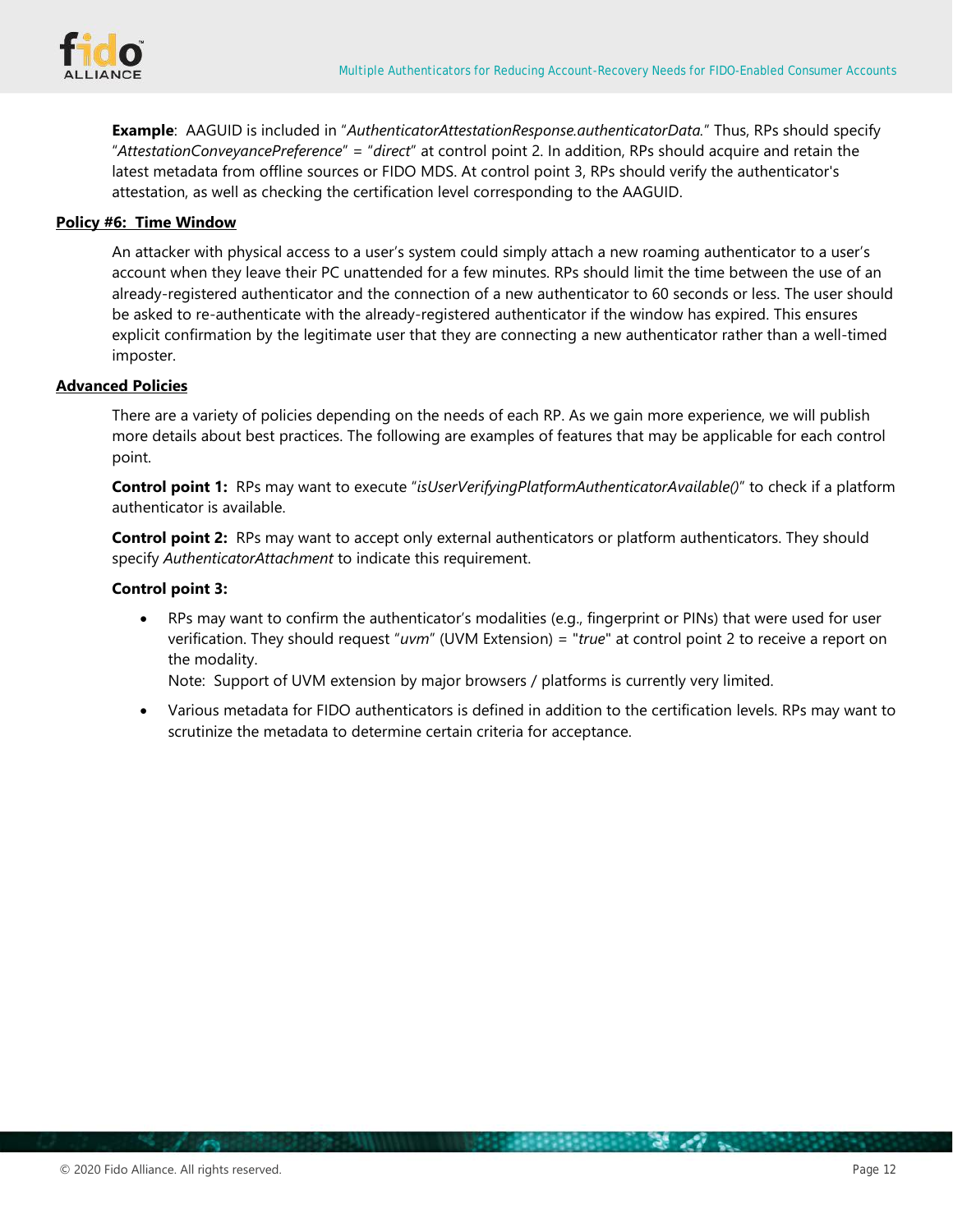

# <span id="page-12-0"></span>**4. Recommendations**

We strongly recommend that RPs support features to enable their users to utilize multiple authenticators per account to reduce account-recovery needs.

### **Registration**

We recommend the following registrations:

• "one-client-device"

This method is secure because it can be implemented within one client device and only with FIDO protocols.

• "two-client-devices"

The method called CTAP2 (direct or via roaming authenticator) in [Table](#page-8-0) 2. These methods are secure because they are deployed only with FIDO protocols, while enabling registration of a client device from a separate client device.

The out-of-band for two-client-devices, e.g., a QR code, is not generally recommended. Nonetheless, if RPs wish to deploy this type of solution for a specific situation where no other solutions are applicable, RPs should carefully evaluate risks such as MITM attacks.

### **Policies**

The typical policies described in section [3](#page-9-0) are a good starting point for RPs, but RPs should augment and customize these policies for their specific needs and users.

# <span id="page-12-1"></span>**5. Glossary of Terms**

- 2FA...............................Two-factor authentication
- 2SV ..............................Two-step verification
- AAGUID .....................Authenticator Attestation Globally Unique IDentifier
- BLE...............................Bluetooth Low Energy
- CTAP ...........................Client to Authenticator Protocol
- MDS ............................Metadata Service
- MITM ..........................Man-in-the-middle
- NFC..............................Near Field Communications
- RP.................................Relying Party
- UP ................................User Presence
- USB..............................Universal Serial Bus
- UV................................User Verification
- UVM............................User Verification Method
- UX ................................User experience